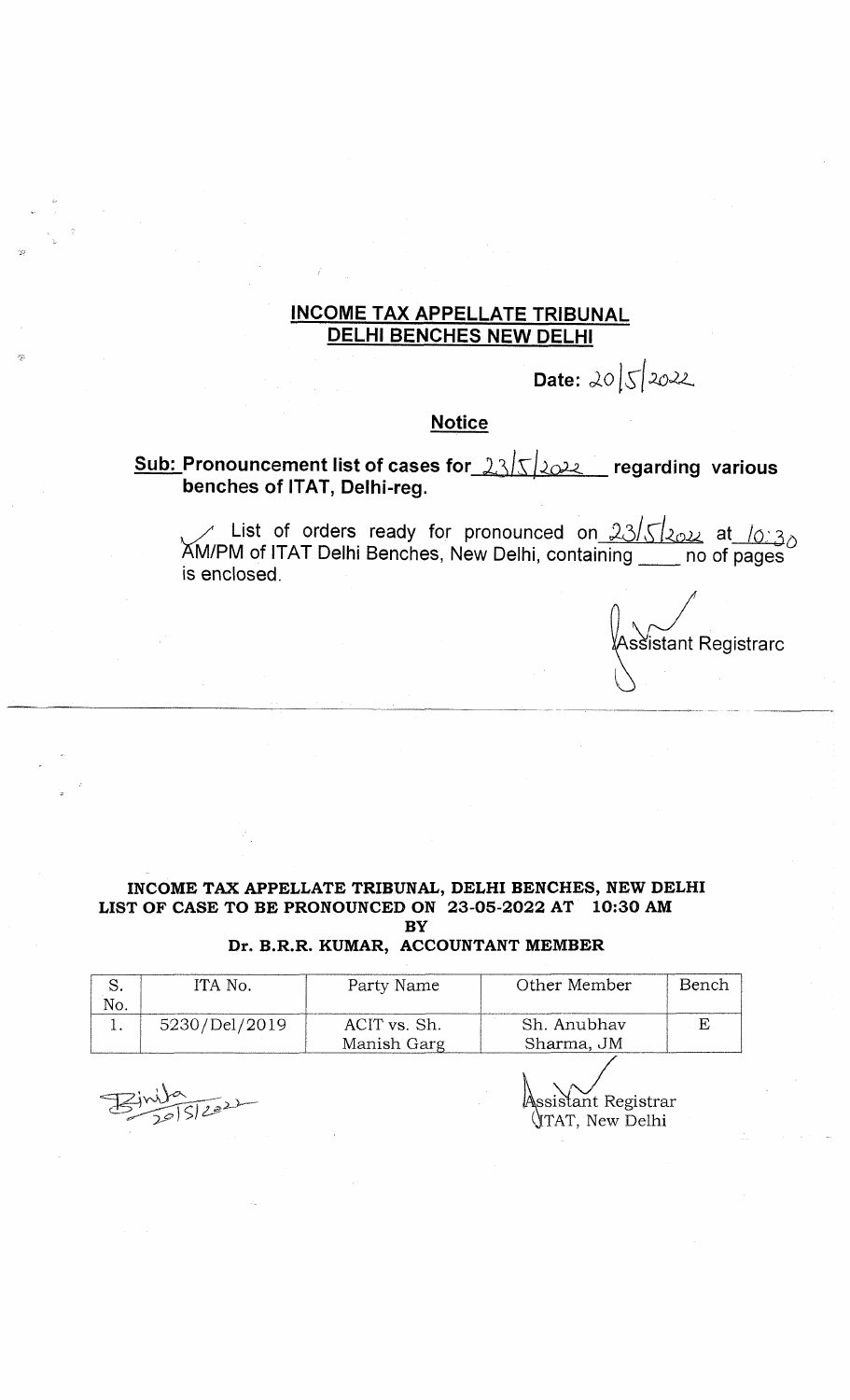# **List of orders to be pronounced on 23.05.2022**

# **BEFORE SHR1 KUL BHARAT: JUDICIAL MEMBER**

|     | Sl. No.   ITA Nos.                   | Bench   Party name                                                    | Authored by                |
|-----|--------------------------------------|-----------------------------------------------------------------------|----------------------------|
| 1.  | 5414/Del/2019   "SMC"   Sumit Juneja |                                                                       | <b>Shri KUL BHARAT, JM</b> |
| l 2 |                                      | 6405/Del/2016   "SMC"   Rajinder Bhandari prop.   Shri KUL BHARAT, JM |                            |

**ASSISTANT REGISTRAR**